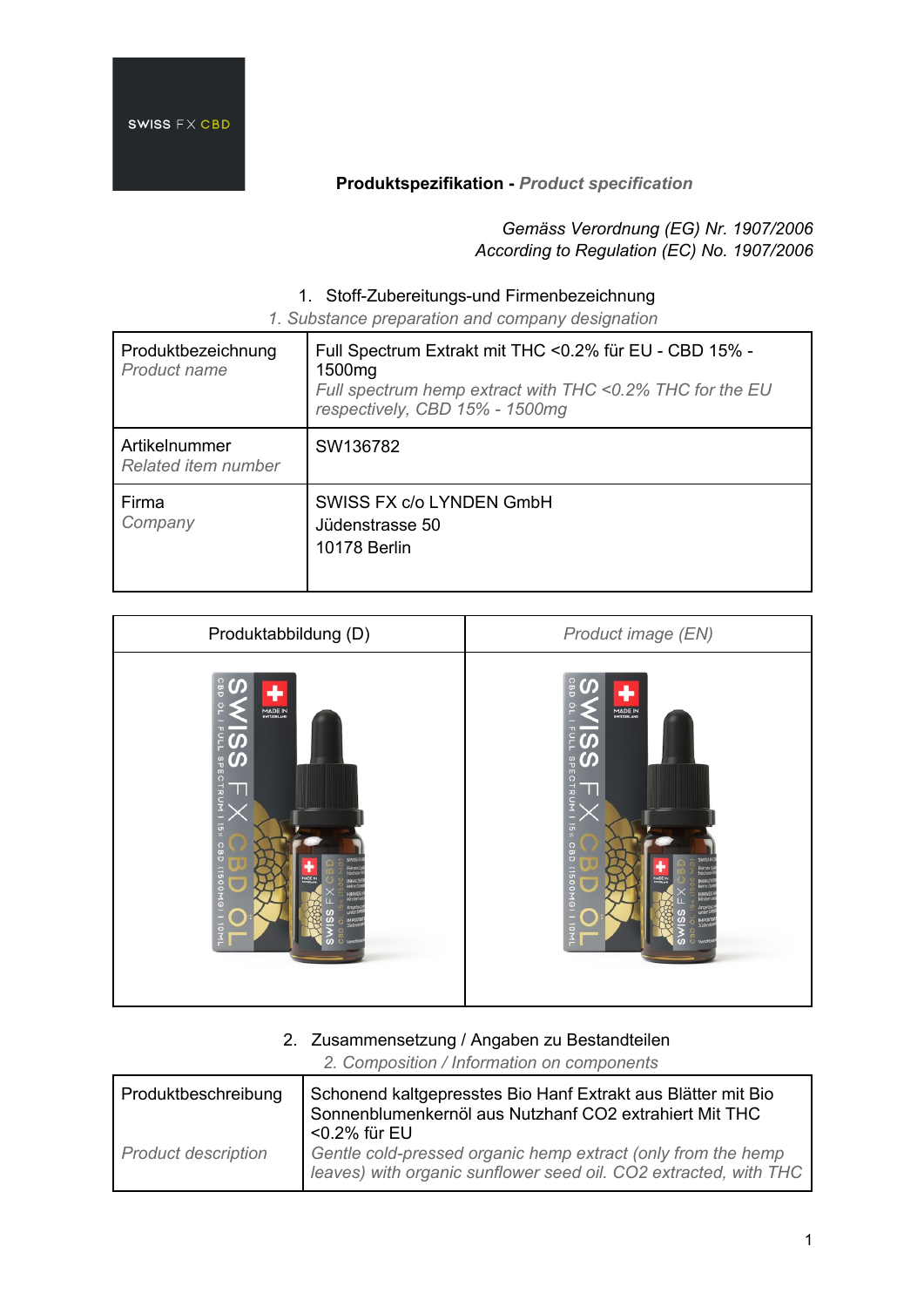|                                       | $<$ 0.2% for the EU.                                                                                                                                                                                                                                                                                                                                                                                                                                   |
|---------------------------------------|--------------------------------------------------------------------------------------------------------------------------------------------------------------------------------------------------------------------------------------------------------------------------------------------------------------------------------------------------------------------------------------------------------------------------------------------------------|
| Verwendung<br>Usage                   | Chemisches Produkt, technisch, aeusserlich<br>Chemical product, technical, external                                                                                                                                                                                                                                                                                                                                                                    |
| Zutaten<br>Ingredients                | Natürliches Gemisch aus pflanzlichen Inhaltsstoffen<br>Extrakt aus Cannabis Sativa (15%) aus EU-Sortenkatalog und<br>Pflanzenöl Sonnenblumenkernöl aus Schweizer Bio-Anbau<br>CBD/CBDa (Cannabidiol/-acid): 1500mg<br>Natural mix of herbal ingredients<br>Hemp extract 15%, sunflower seed oil from Swiss Bio-Suisse<br>organic agriculture<br>CBD/CBDa (cannabidiol/-acid): 1500mg                                                                   |
| Herkunftsland<br>Origin               | Schweizer Landwirtschaft<br>Swiss agriculture                                                                                                                                                                                                                                                                                                                                                                                                          |
| Mögliche gefahren<br>Possible Hazards | Einstufung: Nicht einstufungspflichtig gemäß Verordnung (EG)<br>Nr. 1272/2008<br>Kennzeichnung: Nicht kennzeichnungspflichtig gemäß<br>Verordnung (EG) Nr. 1272<br>Sonstige Gefahren: Keine besonderen Gefahren bekannt<br>Classification: not subject to classification according to<br>Regulation (EC) No. 1272/2008<br>Identification: not subject to labelling according to Regulation<br>(EC) No. 1272<br>Other hazards: no special dangers known |
| Allergene                             | Hartschalenobst: kann Hartschalenobst enthalten<br>Erdnüsse: kann Erdnüsse enthalten<br>Sesamsamen: kann Sesam enthalten<br>Senf: kann Senf enthalten                                                                                                                                                                                                                                                                                                  |
| <b>Allergies</b>                      | Nuts: it may contain traces of nuts<br>Peanuts: may contain peanuts<br>Sesame seeds: may contain sesame seeds<br>Mustard: may contain mustard                                                                                                                                                                                                                                                                                                          |

| <b>Status</b> | √ Bio-Suisse zertifiziert Anbau    |
|---------------|------------------------------------|
|               | √ Swiss GAP zertifiziert           |
|               | √ GVO frei                         |
| <b>Status</b> | √ Vegan                            |
|               | Lactose frei<br>$\checkmark$       |
|               | ✔ Bio-Suisse certified cultivation |
|               |                                    |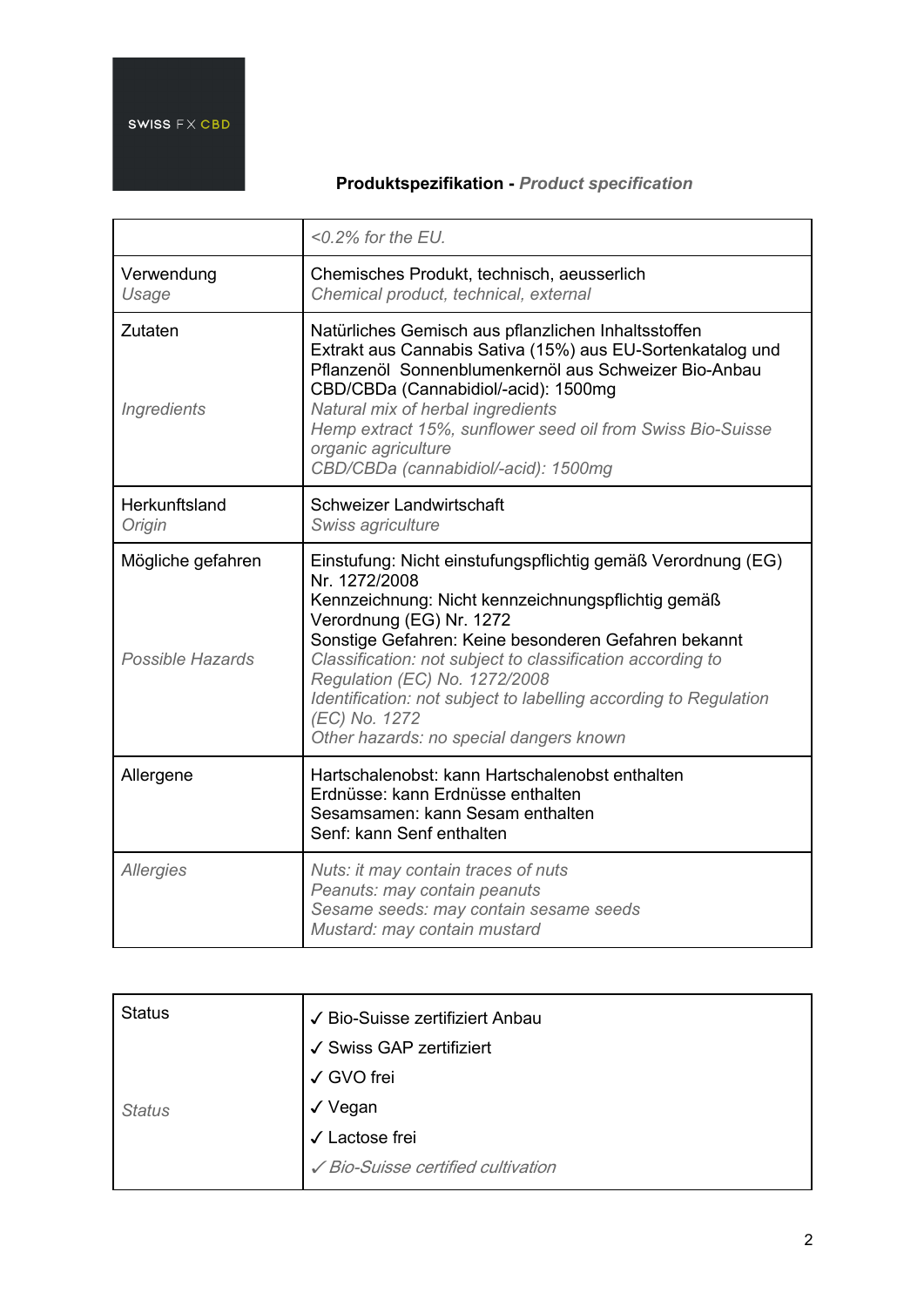|                                                                | ✓ Swiss GAP certified<br>$\angle$ GMO free<br>√ Vegan<br>√ Lactose free                                                                                                                                                                                                                                                                                         |
|----------------------------------------------------------------|-----------------------------------------------------------------------------------------------------------------------------------------------------------------------------------------------------------------------------------------------------------------------------------------------------------------------------------------------------------------|
| Bio-Kontrollstelle/-nr.<br>Organic inspection<br>institute/-no | bio.inspecta AG<br>Ackerstrasse, CH-5070 Frick<br>Tel. +41 (0)62 865 63 00<br>CH-BIO-006<br>www.bio-inspecta.ch                                                                                                                                                                                                                                                 |
| Beschreibung /<br>Sensorik<br><b>Description / Sensors</b>     | Aussehen, Farbe ölige Flüssigkeit, gelb<br>Geruch arttypisch<br>Geschmack arttypisch<br>Reinheitsgrad 100% artenrein<br>Zutaten: reines, natürliches Sonnenblumenkernöl aus<br>Kaltpressung<br>Appearance / colour: Oily liquid, amber colour<br>Odor: Typically, according to strain<br>Flavour: Typically, according to strain<br>Degree of purity: 100% pure |
| Lagerbedingungen<br>Storage conditions                         | Kühl und dunkel lagern<br>Store in a cool and dark place                                                                                                                                                                                                                                                                                                        |

| Nährwerte / nutritional values<br>Energie (Kilojoule) / Energie (kilojoule)<br>Energie (Kilokalorien) / Energie (kilocalories)<br>Fett / Fatt<br>Kohlenhydrate / Carbohydrates<br>Eiweiss (Protein) / Protein<br>Salz / Salt<br>Gesättigte Fettsäuren / Saturated fatty acids | Einheit / Unit<br>kJ/100g<br>kcal/100g<br>q/100q<br>q/100q<br>g/100g<br>q/100q<br>g/100g | Wert / Value<br>2975<br>711<br>80<br>9 |
|-------------------------------------------------------------------------------------------------------------------------------------------------------------------------------------------------------------------------------------------------------------------------------|------------------------------------------------------------------------------------------|----------------------------------------|
| Einfach ungesättigte Fettsäuren /                                                                                                                                                                                                                                             | q/100q                                                                                   | 21                                     |
| Monounsaturated fatty acids<br>Mehrfach ungesättigte Fettsäuren /<br>Polyunsaturated fatty acids                                                                                                                                                                              | q/100q                                                                                   | 46                                     |

| Kleingebinde | Verpackungsart & Mindesthaltbarkeitsdatum                                                                         |
|--------------|-------------------------------------------------------------------------------------------------------------------|
|              | Primärverpackung: Glasflasche aus Braunglas (Klasse III nach<br>DIN 52339-TO180) mit Glaspipette, Gummisauger und |
|              | Originalitätsverschluss aus Kunststoff                                                                            |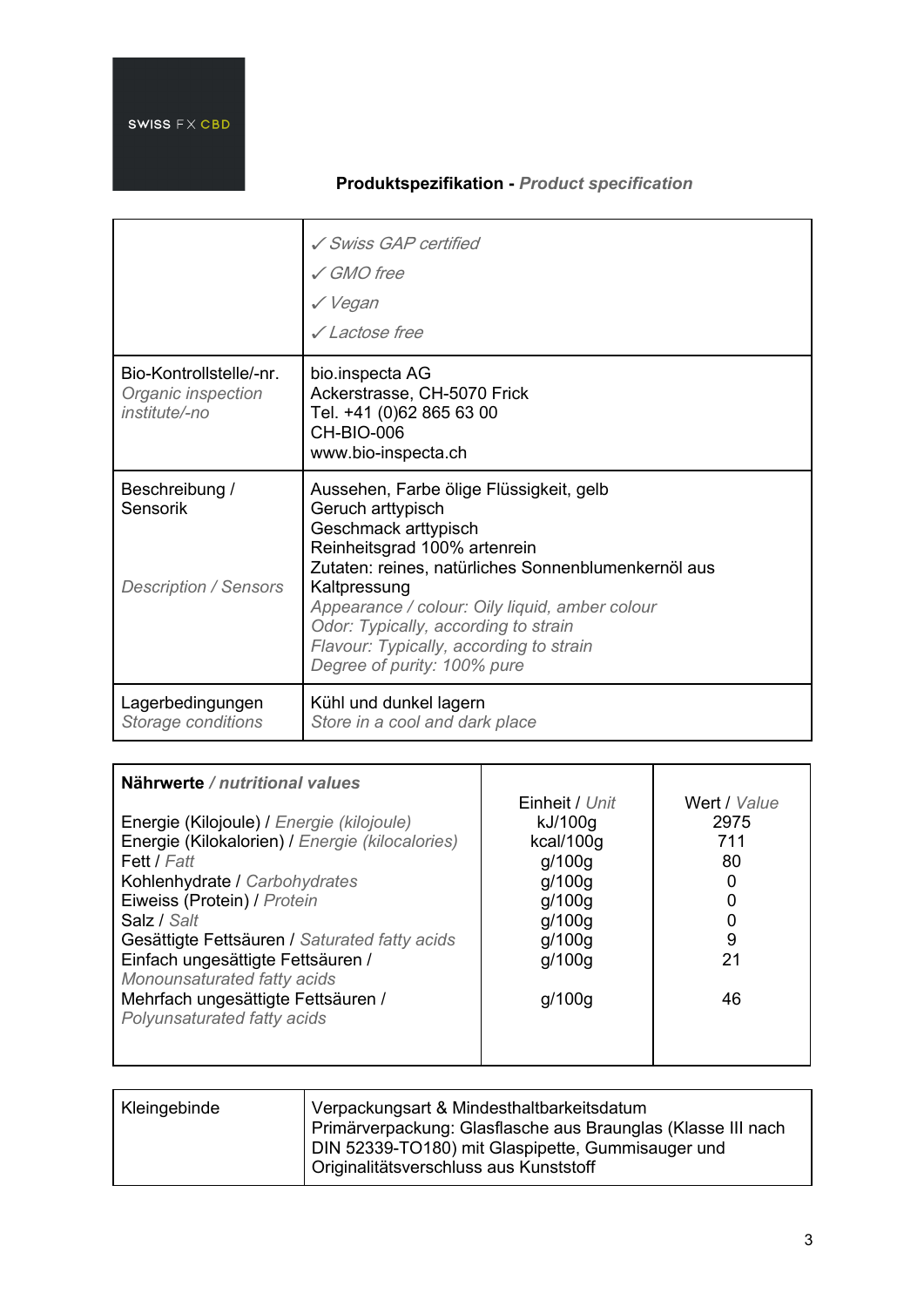| Füllmengen<br>Mindesthaltbarkeitsdat<br>um                                                              | 10 ml (0,3 fl. oz), 30 ml (1 fl. oz)<br>Sekundärverpackung: bedruckte Kartonfaltschachtel<br>24 Monate ab Verpackungsdatum                                                                                                                   |
|---------------------------------------------------------------------------------------------------------|----------------------------------------------------------------------------------------------------------------------------------------------------------------------------------------------------------------------------------------------|
| <b>Small containers</b>                                                                                 | Packaging and best before date<br>Primary packaging: glass bottle made of brown glass with glass<br>pipette, rubber suction cup and tamper-evident closure made of<br>plastic                                                                |
| Quantity<br>Best before date                                                                            | 10 ml (0,3 fl. oz), 30 ml (1 fl. oz) Secondary packaging: printed<br>folded cardboard box<br>24 months from the date of packaging                                                                                                            |
| Großgebinde<br>Füllmenge<br>Mindesthaltbarkeitsdat<br>um<br>Bulk<br>Quantity<br><b>Best before date</b> | Kunststoffbehälter mit Originalitätsverschluss aus Kunststoff. 1-<br>50 <sub>kg</sub><br>24 Monate ab Verpackungsdatum<br>Plastic container with tamper-evident closure made of plastic. 1-<br>50 kg<br>24 months from the date of packaging |

| Gesetzliche        | Sonnenblumenkernöl: Dieses Produkt und die Verpackung                                                   |
|--------------------|---------------------------------------------------------------------------------------------------------|
| Bestimmungen       | entsprechen der schweizerischen Lebensmittelgesetzgebung                                                |
| Legal requirements | Sunflower seed oil: this product and its packaging are in<br>accordance with the Swiss Food legislation |

| <b>Richtlinien Bio-Suisse</b>   | Das Produkt entspricht der Bio-Verordnung. Bei Knospe<br>Produkten: Das Produkt entspricht den Bio-Suisse Richtlinien<br>"Richtlinien für die Erzeugung, Verarbeitung und den Handel von<br>Knospe-Produkten".                                                                                                                                            |
|---------------------------------|-----------------------------------------------------------------------------------------------------------------------------------------------------------------------------------------------------------------------------------------------------------------------------------------------------------------------------------------------------------|
| Fremdstoffe                     | Das Produkt ist frei von Pestiziden, Schwermetallen und<br>anderen Rückständen entsprechend den Vorschriften der Bio-<br>Suisse Verordnung. Bei umweltbedingten<br>Schadstoffbelastungen werden die Toleranzwerte der                                                                                                                                     |
|                                 | "Verordnung des EDI über die Höchstgehalte für<br>Pestizidrückstände in oder auf Erzeugnissen.                                                                                                                                                                                                                                                            |
| <b>Bio-Suisse guidelines</b>    | pflanzlicher oder tierischer Herkunft (VPRH)" nicht überschritten.<br>The product complies with the Organic Farming Ordinance.<br>For Bio-Suisse products: the product complies with the Bio-<br>Suisse guidelines for the production, processing and trade of<br><b>Bio-Suisse products.</b>                                                             |
| <i><u><b>Impurities</b></u></i> | The product is free of pesticides, heavy metals and other<br>residues according to the regulations of Bio-Suisse. In case of<br>pollutant loads caused by environmental factors, the tolerance<br>values of the "EDI Regulation on maximum levels for pesticide<br>residues in or on products of plant or animal origin (VPRH)" shall<br>not be exceeded. |